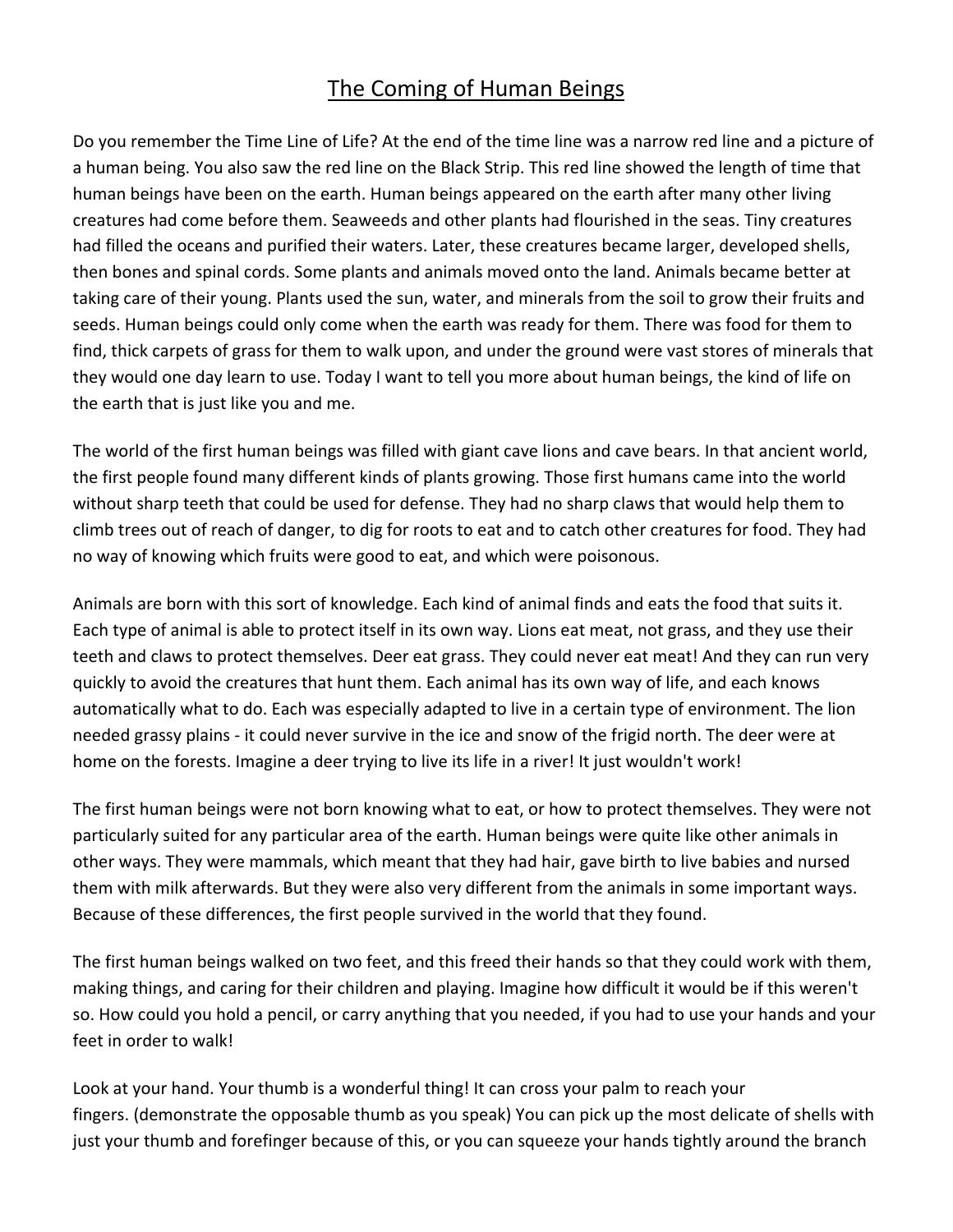of a tree, and suspend yourself in the air! No other creature can do the things that humans can do with their hands. What animal can thread a needle, drive a car safely through the city, or paint a beautiful picture? Only human beings, who have those wonderful hands, can do such things!

Another important gift that the first human beings had was a larger, more complex brain. With this brain, human beings could think about things. Their intelligence led them to wonder about all that they saw around them. They wondered why the rain fell, and what the stars were. They wondered about the great rumbling of thunder in the sky, and they wondered what caused the sun to rise in the sky, then fall and disappear into the night. Human beings could think about what happened in the past, and they could think about what might happen in the future. Right now, you might be thinking about what I just said, or perhaps you are wondering what I'm going to say next! The minds of the first people, just like yours and mine, were able to imagine answers to the questions they asked themselves, and they were able to find many ways of discovering the reasons for things.

This ability to think, to wonder and imagine was what enabled human beings to invent language, so that they could tell each other what they were thinking. It was how numbers, mathematics, and geometry came to be. Art and music were created by the first humans, too. It is thanks to them that we have statues and paintings to enjoy, and songs to sing, for the first humans taught each other to do these things, and that knowledge has been passed on to us.

The first humans were not suited for any particular part of the earth. You may think that this must have been a terrible thing, and perhaps you are partly right, because this meant that they couldn't just live somewhere without any trouble. But this turned out to be a great gift, too. You see, because they had their minds with which to think and imagine, and because they had hands with which to work, human beings could say when the weather got cold and the snow began to fall: "I'm cold! I need some sort of covering for my body, to keep me warm like the lion's fur keeps it warm. Some sort of a shelter, like the nest of the squirrel would also keep out the snow and the cold!"

And so, human beings invented clothing and houses. They didn't need bodies that were especially adapted to a particular place in the world. Instead they used what they found around them to adapt the environment to themselves! In this way, human beings spread across the world, and found ways to live in the plains of the lion, the forest of the deer, and the icy lands of the seals. The human beings of those times were able to imagine things that had never been, and then they were able to make them, just as the human beings of today use their imaginations to think of new things, and then use their hands to make them. You can imagine, for example, a bowl that you want to make from clay, and then you are able to make it. The ability to imagine something new, and then make it, is a power that the very first human beings also had, and it is what enabled them to survive in their world.

Human beings had one other gift. This was the most precious gift of all, and it is what truly made them human beings. Human beings were able to love.